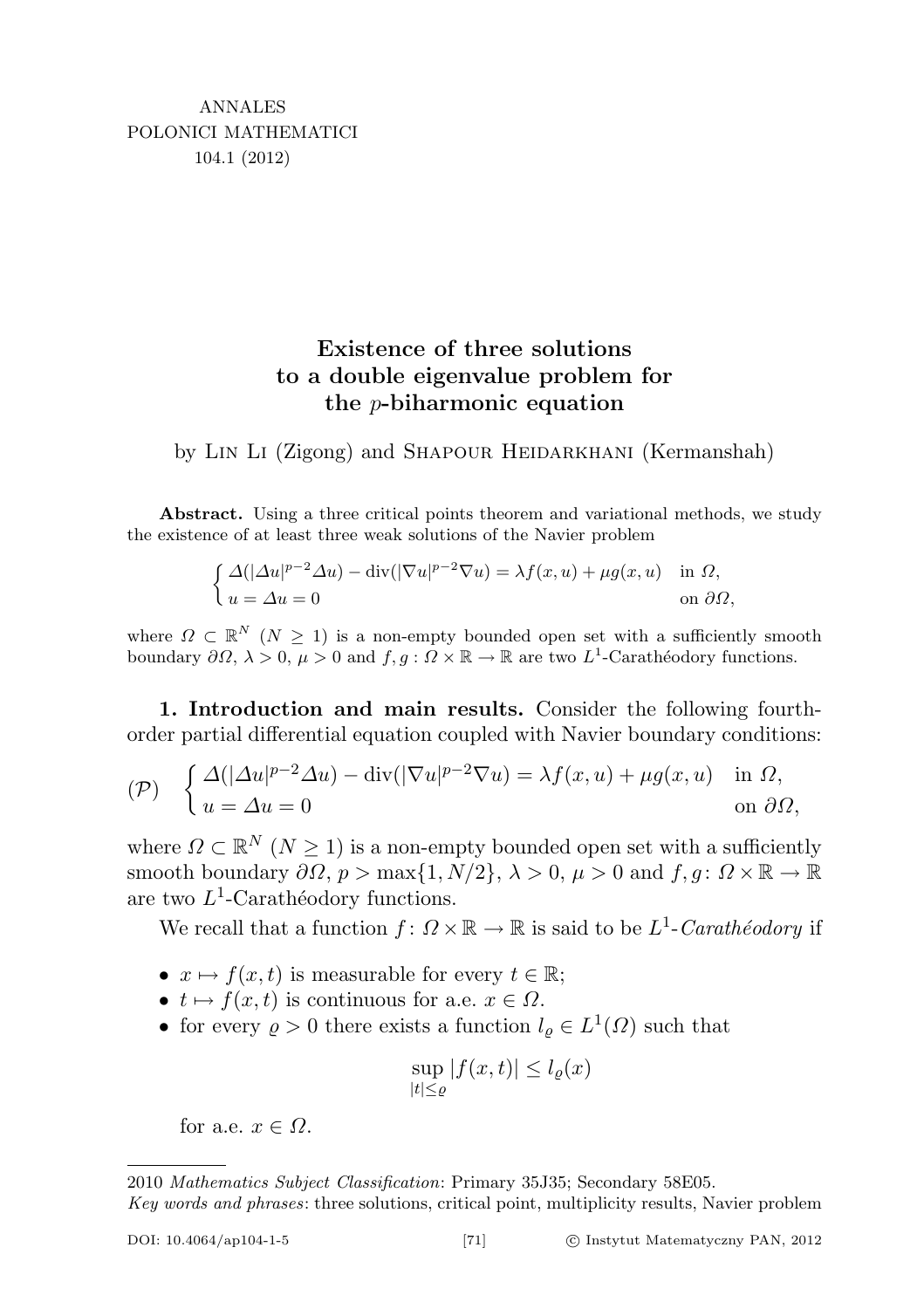Here and throughout, X will denote the Sobolev space  $W^{2,p}(\Omega) \cap$  $W_0^{1,p}$  $\mathcal{O}_0^{1,p}(\Omega)$  equipped with the norm

$$
||u|| = \left(\int_{\Omega} (|\Delta u(x)|^p + |\nabla u(x)|^p) \, dx\right)^{1/p}.
$$

Let

(1.1) 
$$
K := \sup_{u \in X \setminus \{0\}} \frac{\sup_{x \in \Omega} |u(x)|}{\|u\|}.
$$

Since  $p > \max\{1, N/2\}, W^{2,p}(\Omega) \cap W_0^{1,p}$  $C^{1,p}(\Omega) \hookrightarrow C^0(\overline{\Omega})$  is compact, and one has  $K < \infty$ . As usual, a weak solution of the problem  $(\mathcal{P})$  $(\mathcal{P})$  $(\mathcal{P})$  is any  $u \in X$ such that

<span id="page-1-1"></span>(1.2) 
$$
\int_{\Omega} |\Delta u(x)|^{p-2} \Delta u(x) \Delta \xi(x) dx + \int_{\Omega} |\nabla u(x)|^{p-2} \nabla u(x) \nabla \xi(x) dx
$$

$$
= \lambda \int_{\Omega} f(x, u(x)) \xi(x) dx + \mu \int_{\Omega} g(x, u(x)) \xi(x) dx
$$

for every  $\xi \in X$ .

In recent years, Ricceri's three critical points theorem has been widely used to solve differential equations (see  $[12, 7, 17, 5, 2, 1, 8, 9, 10, 16]$  $[12, 7, 17, 5, 2, 1, 8, 9, 10, 16]$  $[12, 7, 17, 5, 2, 1, 8, 9, 10, 16]$  $[12, 7, 17, 5, 2, 1, 8, 9, 10, 16]$  $[12, 7, 17, 5, 2, 1, 8, 9, 10, 16]$  $[12, 7, 17, 5, 2, 1, 8, 9, 10, 16]$  $[12, 7, 17, 5, 2, 1, 8, 9, 10, 16]$  $[12, 7, 17, 5, 2, 1, 8, 9, 10, 16]$  $[12, 7, 17, 5, 2, 1, 8, 9, 10, 16]$  $[12, 7, 17, 5, 2, 1, 8, 9, 10, 16]$  and references therein).

A nonlinear fourth-order equation furnishes a model to study travelling waves in suspension bridges, so it is important in physics. Several results are known concerning the existence of multiple solutions for fourth-order boundary value problems, and we refer the reader to [\[4,](#page-8-8) [6,](#page-8-9) [13,](#page-8-10) [14\]](#page-8-11) and the references cited therein.

The aim of this paper is to establish the existence of a non-empty open interval  $\Lambda \subseteq I$  and a positive real number q with the following property: for each  $\lambda \in \Lambda$  and for each  $L^1$ -Carathéodory function  $g : \Omega \times \mathbb{R} \to \mathbb{R}$ , there is  $\delta > 0$  such that, for each  $\mu \in [0, \delta]$ , the problem  $(\mathcal{P})$  $(\mathcal{P})$  $(\mathcal{P})$  admits at least three weak solutions whose norms in  $X$  are less than  $q$ .

For the reader's convenience, we recall the revised form of Ricceri's three critical points theorem (Theorem 1 in [\[15\]](#page-9-2)) which is our main tool to transfer the existence of three solutions of the problem  $(\mathcal{P})$  $(\mathcal{P})$  $(\mathcal{P})$  into the existence of critical points of the Euler functional.

<span id="page-1-0"></span>THEOREM1.1 ([\[15,](#page-9-2) Theorem 1]). Let X be a reflexive real Banach space. Assume that  $\Phi: X \to \mathbb{R}$  is a continuously Gâteaux differentiable and se $quentially weakly lower semicontinuous functional whose Gâteaux derivative$ admits a continuous inverse on  $X^*$  and  $\Phi$  is bounded on each bounded subset of X;  $J: X \to \mathbb{R}$  is a continuously Gâteaux differentiable functional whose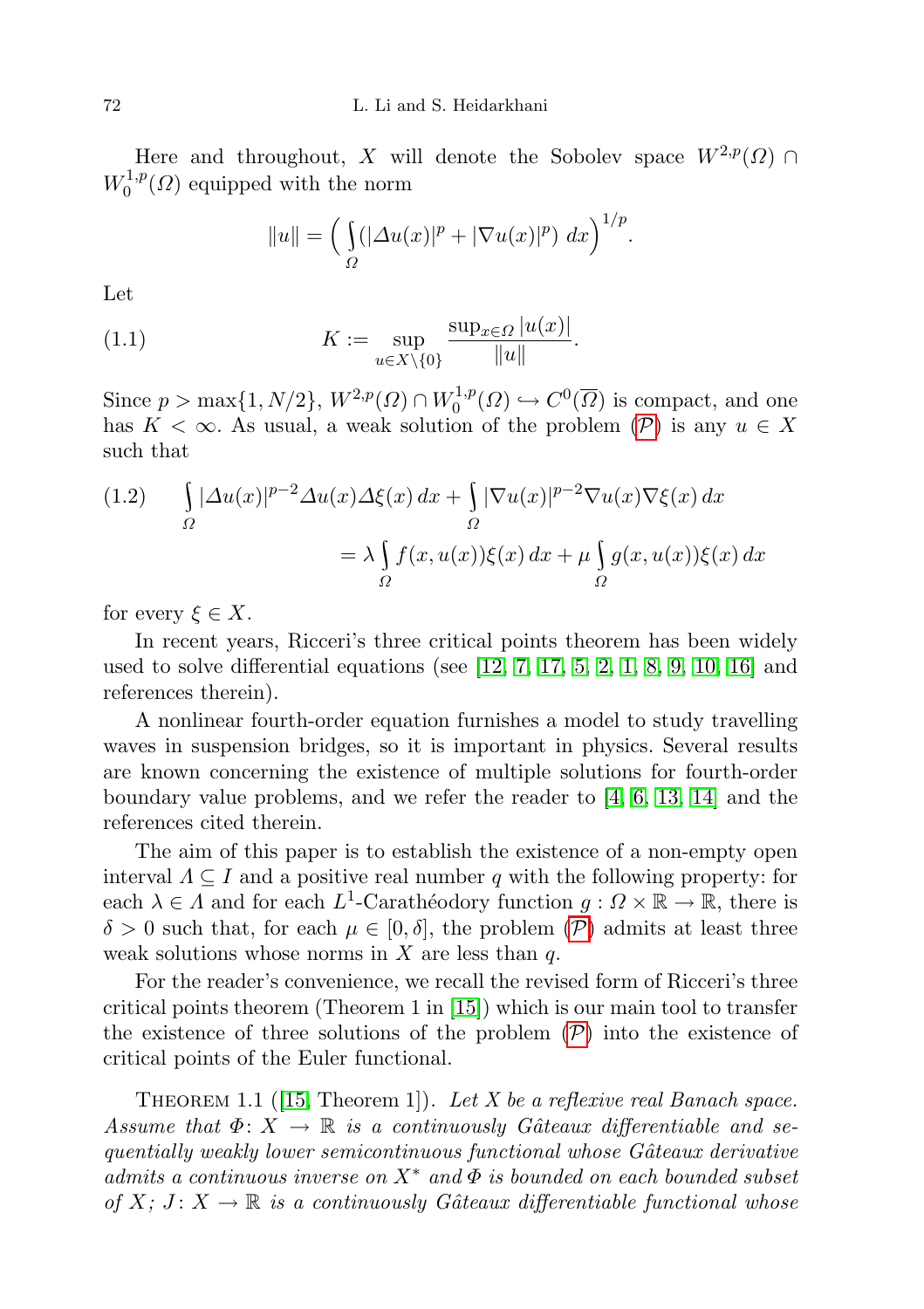Gâteaux derivative is compact; and  $I \subseteq \mathbb{R}$  is an interval. Assume that

$$
\lim_{\|u\|\to\infty} (\Phi(u) + \lambda J(u)) = \infty
$$

for all  $\lambda \in I$ , and that there exists  $\rho \in \mathbb{R}$  such that

<span id="page-2-0"></span>(1.3) 
$$
\sup_{\lambda \in I} \inf_{u \in X} (\Phi(u) + \lambda (J(u) + \rho)) < \inf_{u \in X} \sup_{\lambda \in I} (\Phi(u) + \lambda (J(u) + \rho)).
$$

Then there exists an open interval  $\Lambda \subseteq I$  and a positive real number q with the following property: for every  $\lambda \in \Lambda$  and every  $C^1$  functional  $\Psi \colon X \to \mathbb{R}$ with compact derivative, there exists  $\delta > 0$  such that, for each  $\mu \in [0, \delta]$  the equation

$$
\Phi'(u) + \lambda J'(u) + \mu \Psi'(u) = 0
$$

has at least three solutions in X whose norms are less than q.

We will need the following result, which is Proposition 1.3 in [\[3\]](#page-8-12) with J replaced by  $-J$ , to show the minimax inequality [\(1.3\)](#page-2-0) of Theorem [1.1.](#page-1-0)

PROPOSITION1.2 ([\[3,](#page-8-12) Proposition 1.3]). Let X be a non-empty set, and  $\Phi: X \to \mathbb{R}, J: X \to \mathbb{R}$  two real functions. Assume that  $\Phi(u) \geq 0$  for every  $u \in X$  and there exists  $u_0 \in X$  such that  $\Phi(u_0) = J(u_0) = 0$ . Further, assume that there exist  $u_1 \in X$  and  $r > 0$  such that

(i) 
$$
r < \Phi(u_1)
$$
,  
(ii)  $\sup_{\Phi(u) < r} (-J(u)) < r \frac{-J(u_1)}{\Phi(u_1)}$ .

Then for every  $h > 1$  and every  $\rho \in \mathbb{R}$  satisfying

$$
\sup_{\Phi(u) < r} (-J(u)) + \frac{r \frac{-J(u_1)}{\Phi(u_1)} - \sup_{\Phi(u) < r} (-J(u))}{h} < \rho < r \frac{-J(u_1)}{\Phi(u_1)}
$$

one has

$$
\sup_{\lambda \in I} \inf_{u \in X} (\Phi(u) + \lambda (J(u) + \rho)) < \inf_{u \in X} \sup_{\lambda \in [0,a]} (\Phi(u) + \lambda (J(u) + \rho))
$$

where

$$
a = \frac{hr}{r \frac{-J(u_1)}{\Phi(u_1)} - \sup_{\Phi(u) < r} (-J(u))}.
$$

**2. Main results.** Now, fix  $x^0 \in \Omega$  and pick  $\gamma > 0$  such that  $B(x^0, \gamma)$  $\subset \Omega$  where  $B(x^0, \gamma)$  denotes the ball with center  $x^0$  and radius  $\gamma$ . Put

$$
Q = \int_{B(x^0, \gamma) \backslash B(x^0, \gamma/2)} \left| \frac{12}{\gamma^3} |x - x^0| \right| - \frac{24}{\gamma^2} l + \frac{9}{\gamma} \frac{l}{|x - x^0|} \right|^p dx,
$$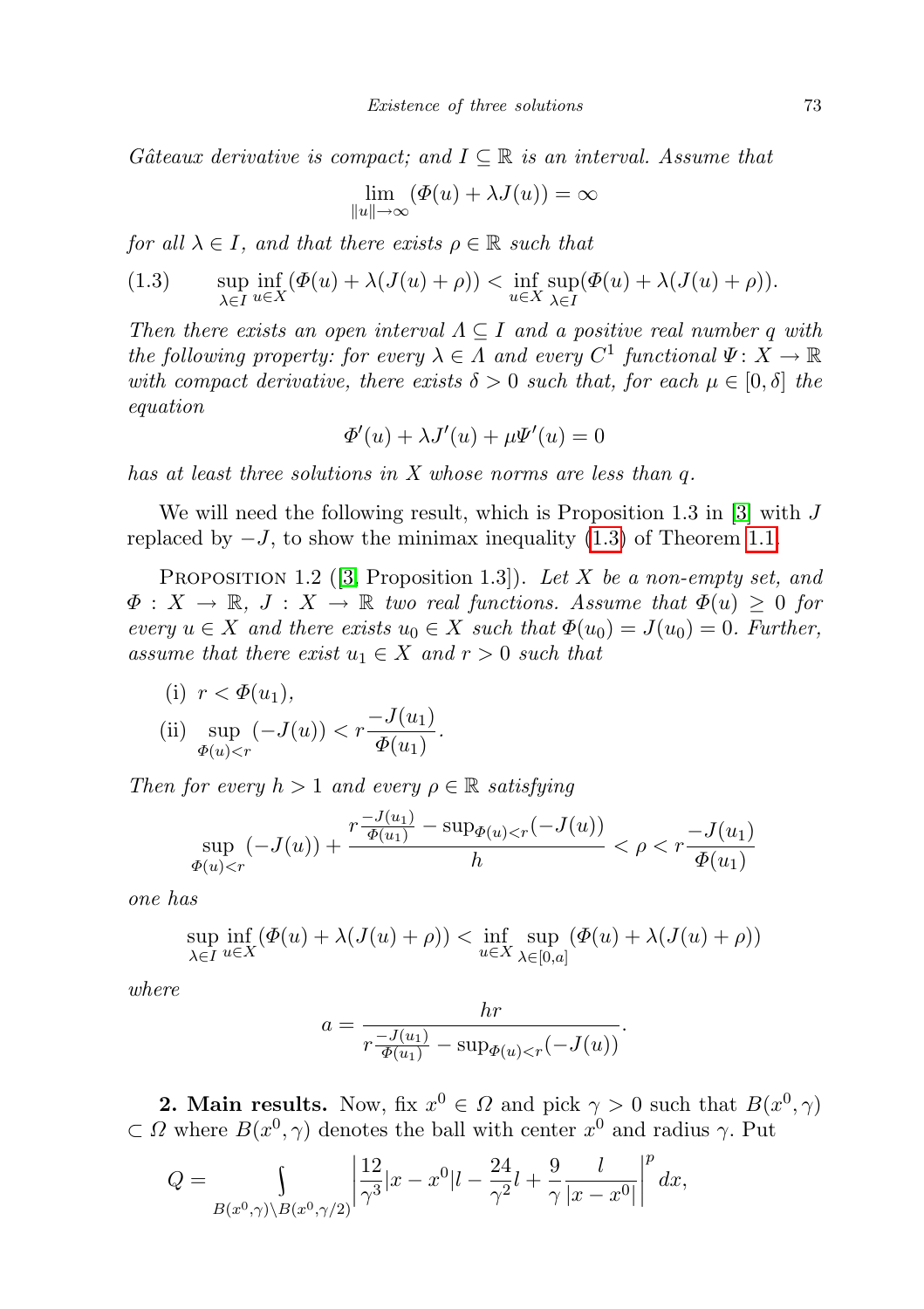<span id="page-3-2"></span>
$$
R = \frac{\pi^{N/2}}{\Gamma(N/2)} \int_{(\gamma/2)^2}^{\gamma^2} \left| \frac{12(N+1)}{\gamma^3} \sqrt{t} + \frac{9(N-1)}{\gamma} \frac{1}{\sqrt{t}} - \frac{24N}{\gamma^2} \right|^p t^{N/2 - 1} dt
$$

and

$$
\theta = K(R+Q)^{1/p}
$$

where  $l = (\sum_{i=1}^{N} x_i^2)^{1/2}$ ,  $|x - x^0| = (\sum_{i=1}^{N} (x_i - x_i^0)^2)^{1/2}$  and  $m(\Omega)$  denotes the volume of  $\Omega$ . We also let  $F(x,t) = \int_0^t f(x,s) ds$  for all  $(x,t) \in \Omega \times \mathbb{R}$ . Our main result is formulated as follows:

<span id="page-3-0"></span>THEOREM 2.1. Assume that there exist a positive constant  $r$  and a function  $w \in X$  such that

(H1)  $||w||^p > pr;$  $(H2)$ Ω sup  $\sup_{s \in [-K\sqrt[p]{pr}, K\sqrt[p]{pr}]} F(x, s) dx < pr$  $\int_{\Omega} F(x, w(x)) dx$  $\frac{d}{\|w\|^p};$ (H3)  $pK^pm(\Omega)$  lim sup  $|s| \rightarrow +\infty$  $F(x, s)$  $\frac{(x,s)}{|s|^p} < \frac{1}{r\eta}$ rη

for almost every  $x \in \Omega$  and for some  $\eta$  satisfying

$$
\eta > \frac{1}{pr^{\frac{\int_{\Omega} F(x, w(x)) dx}{\|w\|^p}} - \int_{\Omega} \sup_{s \in [-K] \sqrt[p]{pr}, K] \sqrt[p]{pr}} F(x, s) dx}.
$$

Then there exist a non-empty open interval  $\Lambda \subseteq [0, r\eta)$  and a positive real number q with the following property: for each  $\lambda \in \Lambda$  and for an arbitrary  $L^1$ -Carathéodory function  $g: \Omega \times \mathbb{R} \to \mathbb{R}$ , there exists  $\delta > 0$  such that, for each  $\mu \in [0, \delta]$ , the problem  $(\mathcal{P})$  $(\mathcal{P})$  $(\mathcal{P})$  has at least three solutions whose norms in X are less than q.

Let us first present a consequence of Theorem [2.1](#page-3-0) for a fixed test function w.

<span id="page-3-1"></span>COROLLARY 2.2. Assume that there exist positive constants c and d with  $c < \theta d$  such that

(j) 
$$
F(x, s) \ge 0
$$
 for a.e.  $x \in \Omega \setminus B(x^0, \gamma/2)$  and all  $s \in [0, d]$ ;  
\n(j)  $\int_{\Omega} \sup_{(x, s) \in \Omega \times [-c, c]} F(x, s) dx < \left(\frac{c}{\theta d}\right)^p \int_{B(x^0, \gamma/2)} F(x, d) dx$ ;  
\n(j)  $c^p m(\Omega) \limsup_{|s| \to +\infty} \frac{F(x, s)}{|s|^p} < \frac{1}{\eta}$   
\nfor almost every  $x \in \Omega$  and for some  $\eta$  satisfying  
\n $\eta > \frac{1}{\left(\frac{c}{\theta d}\right)^p \int_{B(x^0, \gamma/2)} F(x, d) dx - \int_{\Omega} \sup_{s \in [-c, c]} F(x, s) dx}$ .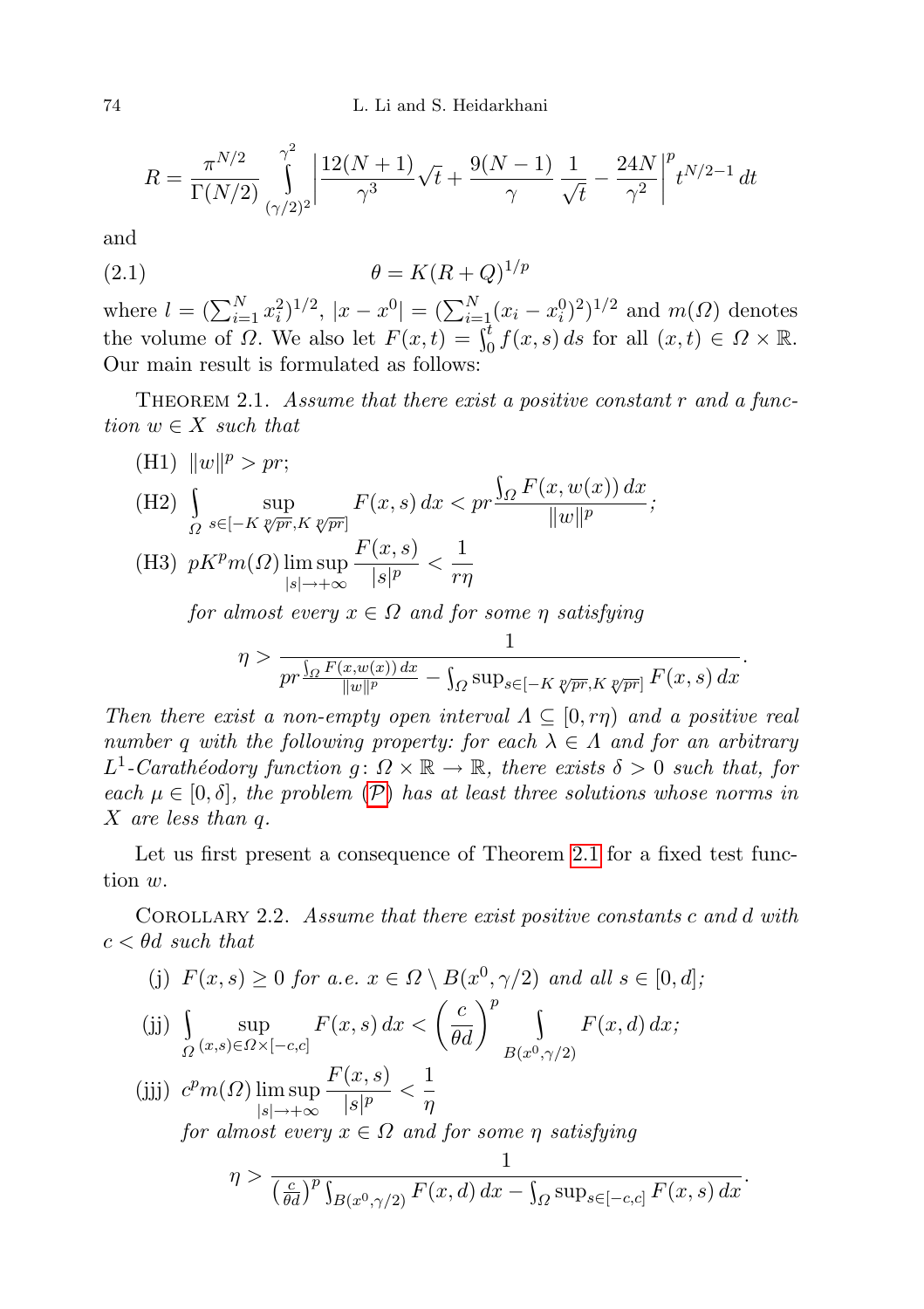Then there exist a non-empty open interval  $\Lambda \subseteq [0, p^{-1}(c/K)^p \eta)$  and a positive real number q with the following property: for each  $\lambda \in \Lambda$  and for an arbitrary  $L^1$ -Carathéodory function  $g: \Omega \times \mathbb{R} \to \mathbb{R}$ , there exists  $\delta > 0$  such that, for each  $\mu \in [0, \delta]$ , the problem  $(\mathcal{P})$  $(\mathcal{P})$  $(\mathcal{P})$  has at least three solutions whose norms in X are less than q.

Remark 2.3. We remark that the authors in [\[11\]](#page-8-13) had already studied the problem  $(\mathcal{P})$  $(\mathcal{P})$  $(\mathcal{P})$  when  $\mu = 0$ . Under weaker assumptions as for Theorem 1 of [\[11\]](#page-8-13), Corollary [2.2](#page-3-1) ensures a more precise conclusion. In fact, our condition  $(jjj)$  is weaker than the condition  $(A3)$  in Theorem 1 of [\[11\]](#page-8-13). For example, if F is autonomous, let  $F(s) = s^p / \ln(2+s^2)$ . Clearly, F satisfies our condition  $(ijj)$  but does not satisfy  $(A3)$  in Theorem 1 of [\[11\]](#page-8-13).

The proof of Corollary [2.2](#page-3-1) is based on the following technical lemma.

<span id="page-4-0"></span>LEMMA 2.4. Assume that c and d are positive constants with  $c < \theta d$ . Under assumptions (j) and (j) of Corollary [2.2](#page-3-1), there exist  $r > 0$  and  $w \in X$ such that  $||w||^p > pr$  and

$$
\int_{\Omega} \sup_{s \in [-K]} \sup_{\mathcal{V}\overline{pr}, K} F(x, s) dx < pr \frac{\int_{\Omega} F(x, w(x)) dx}{\|w\|^p}.
$$

Proof. Let

(2.2)

<span id="page-4-1"></span>
$$
w(x) = \begin{cases} 0 & \text{for } x \in \Omega \setminus B(x^0, \gamma), \\ \frac{d(\frac{4}{\gamma^3}|x - x^0|^3 - \frac{12}{\gamma^2}|x - x^0|^2}{\frac{9}{\gamma}|x - x^0| - 1)} & \text{for } x \in B(x^0, \gamma) \setminus B(x^0, \gamma), \\ d & \text{for } x \in B(x^0, \gamma/2), \end{cases}
$$

for  $x \in B(x^0, \gamma) \setminus B(x^0, \gamma/2)$ ,  $(0, \gamma/2),$ 

where  $r = p^{-1}(c/K)^p$ . We have  $\sqrt{2}$ 

$$
\frac{\partial w(x)}{\partial x_i} = \begin{cases} 0 & \text{for } x \in \Omega \setminus B(x^0, \gamma) \cup B(x^0, \gamma/2), \\ d\left(\frac{12}{\gamma^3}|x - x^0|(x_i - x_i^0)\right) & \text{for } x \in B(x^0, \gamma) \setminus B(x^0, \gamma/2) \\ -\frac{24}{\gamma^2}(x_i - x_i^0) + \frac{9(x_i - x_i^0)}{\gamma|x - x^0|}\right) & \text{for } x \in B(x^0, \gamma) \setminus B(x^0, \gamma/2) \end{cases}
$$

and

$$
\frac{\partial^2 w(x)}{\partial^2 x_i} = \begin{cases} 0 & \text{for } x \in \Omega \setminus B(x^0, \gamma) \cup B(x^0, \gamma/2), \\ d\left(\frac{12}{\gamma^3 |x - x^0|} (x_i - x_i^0)^2 - (x_i - x_i^0)^2\right) \\ -\frac{24}{\gamma^2} + \frac{9(|x - x^0|^2 - (x_i - x_i^0)^2)}{\gamma |x - x^0|^3} & \text{for } x \in B(x^0, \gamma) \setminus B(x^0, \gamma/2). \end{cases}
$$

It is easy to verify that  $w \in W^{2,p}(\Omega) \cap W^{1,p}_0$  $C_0^{1,p}(\Omega)$ , and in particular,  $||w||^p = (R+Q)d^p.$ 

Consequently, from [\(2.1\)](#page-3-2) we see that

$$
||w|| = \theta d/K.
$$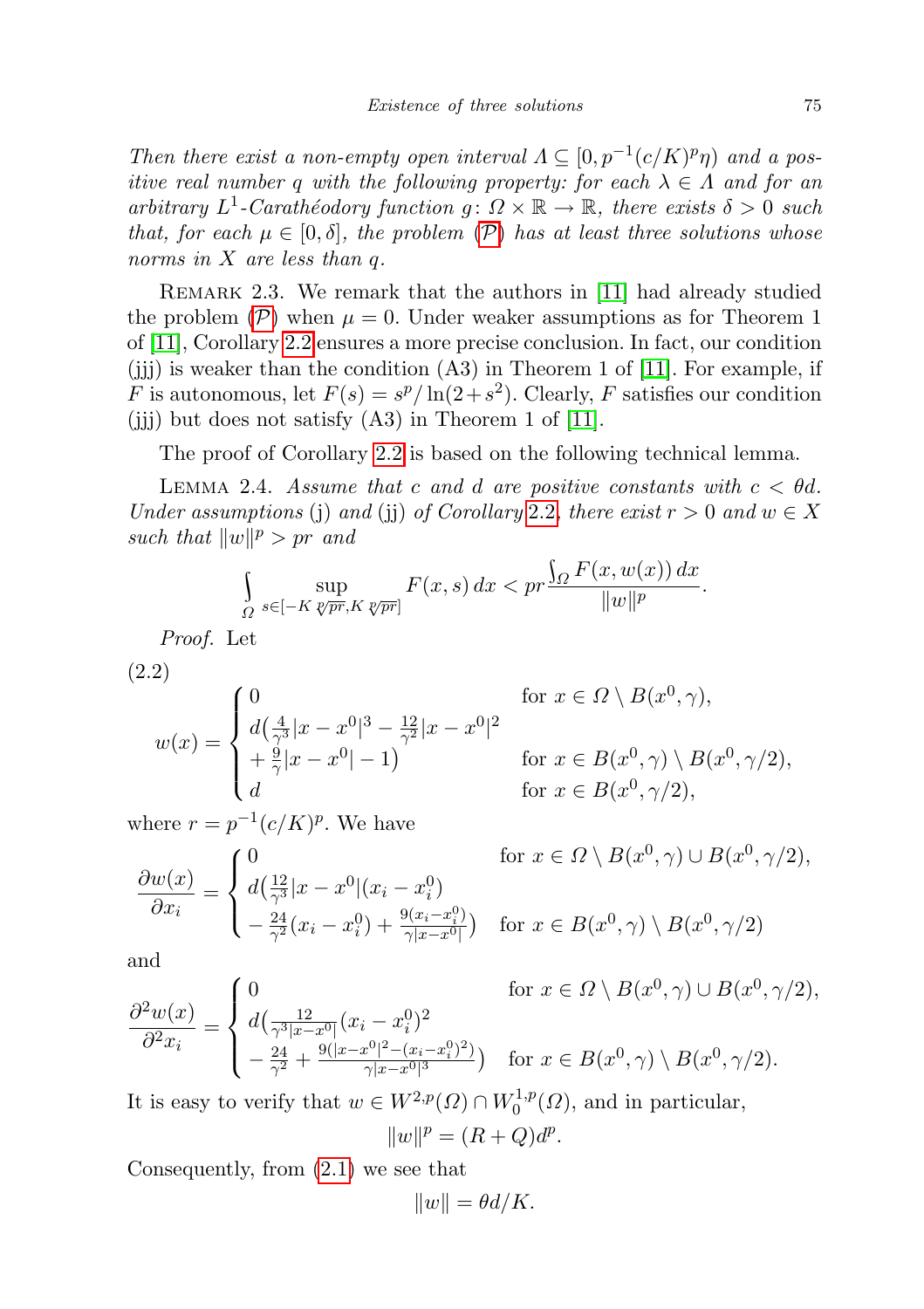Moreover, by the assumption  $c < \theta d$ , we get

$$
\frac{\|w\|^p}{p} > \frac{1}{p} \left(\frac{d\theta}{K}\right)^p > \frac{1}{p} \left(\frac{c}{K}\right)^p = r.
$$

Since,  $0 \leq w(x) \leq d$ , for each  $x \in \Omega$ , condition (j) ensures that

$$
\int_{\Omega \setminus B(x^0, \gamma)} F(x, w(x)) dx + \int_{B(x^0, \gamma) \setminus B(x^0, \gamma/2)} F(x, w(x)) dx \ge 0.
$$

Hence, from (jj),  $r = \frac{1}{n}$  $\frac{1}{p}(\frac{c}{K}$  $\left(\frac{c}{K}\right)^p$  and the above inequality we have

$$
\int_{\Omega} \sup_{s \in [-K]} \sup_{\sqrt[p]{pr}, K} F(x, s) dx < \left(\frac{c}{\theta d}\right)^p \int_{B(x^0, \gamma/2)} F(x, d) dx
$$
\n
$$
\leq pr \frac{\int_{\Omega} F(x, w(x)) dx}{\|w\|^p}.
$$

Proof of Corollary [2.2.](#page-3-1) From Lemma [2.4](#page-4-0) we see that assumptions (H1) and  $(H2)$  of Theorem [2.1](#page-3-0) are fulfilled for w given in  $(2.2)$ . Also,  $(iii)$  implies that (H3) is satisfied. Hence, the conclusion follows directly from Theo-rem [2.1.](#page-3-0)  $\blacksquare$ 

REMARK 2.5. The statement of Corollary [2.2](#page-3-1) mainly depends upon the choice of the test function  $w$  in Theorem [2.1.](#page-3-0) With the choice of  $w$  given in [\(2.2\)](#page-4-1) we have the present statement of Corollary [2.2.](#page-3-1) Other candidates for w can be considered to obtain other versions of Corollary [2.2.](#page-3-1)

We end this section by giving the following example to illustrate Corollary [2.2.](#page-3-1)

<span id="page-5-0"></span>Example 2.6. Consider the problem

(2.3) 
$$
\begin{cases} u^{(iv)} - u'' = \lambda f(u) + \mu g(x, u) \text{ in } ]0, 2\pi[, \\ u(0) = u(2\pi) = u''(0) = u''(2\pi) = 0, \end{cases}
$$

where

$$
f(s) = \begin{cases} s^2, & s \le 1, \\ 1/s^2, & s > 1, \end{cases}
$$

and  $g: [0, 2\pi] \times \mathbb{R} \to \mathbb{R}$  is a fixed  $L^1$ -Carathéodory function. Choose  $p = 2$ ,  $x^0 = \pi$  and  $\gamma = \pi$ . Noticing that  $K = 1/2\pi$  (see Proposition 2.1 of [\[4\]](#page-8-8)), one has

$$
\theta = \frac{\sqrt{15(509\pi^2 - 720\pi^2 \ln 2 + 40)}}{5\pi^2}.
$$

So, we see that all the assumptions of Corollary [2.2](#page-3-1) are satisfied by choosing, for instance  $c = 10^{-3}$  and  $d = 1$ . Thus, for each

$$
\kappa > 20^{-6} \pi^2 \cdot \frac{1}{\frac{10^{-3} \cdot 25 \pi^5}{90 (509 \pi^2 - 720 \pi^2 \ln 2 + 40)} - \frac{20^{-9} \pi}{3}}
$$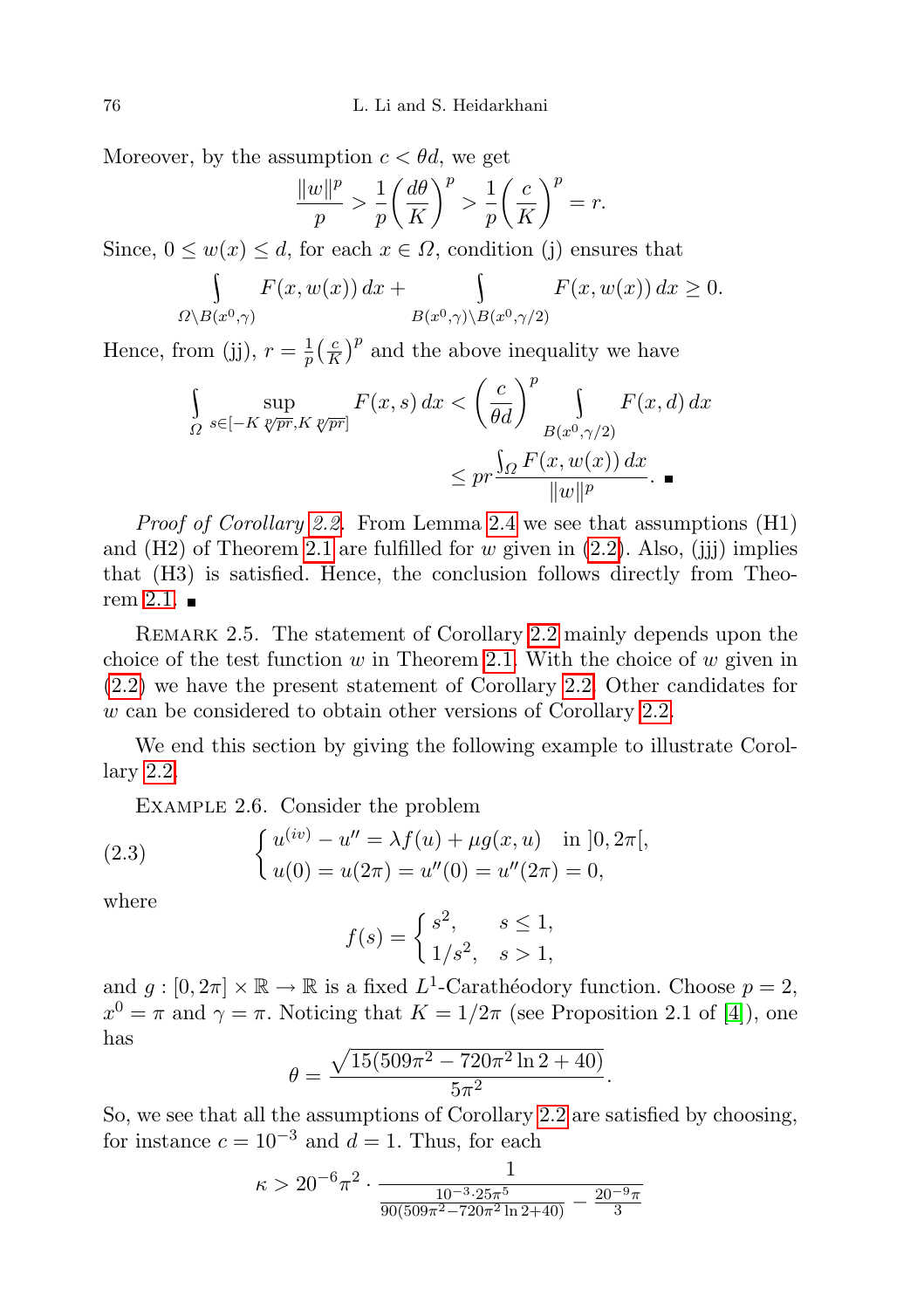there exists an open interval  $\Lambda \subset [0, \kappa]$  and a positive real number q such that, for each  $\lambda \in \Lambda$  and for each  $\dot{L}^1$ -Carathéodory function  $g: [0, 2\pi] \times \mathbb{R}$  $\rightarrow \mathbb{R}$ , there is  $\delta > 0$  such that, for each  $\mu \in [0, \delta]$ , the problem [\(2.3\)](#page-5-0) admits at least three weak solutions whose norms in  $W^{2,2}([0, 2\pi]) \cap W_0^{1,2}$  $\binom{1,2}{0}([0,2\pi])$ are less than q.

**3. Proof of Theorem [2.1.](#page-3-0)** For each  $u \in X$ , let

$$
\Phi(u) = \frac{\|u\|^p}{p}, \quad J(u) = -\int_{\Omega} F(x, u(x)) dx
$$

and

$$
\Psi(u) = -\int_{\Omega} \int_{0}^{u(x)} g(x, s) \, ds \, dx.
$$

Under the assumptions of Theorem [2.1,](#page-3-0)  $\Phi$  is a continuously Gâteaux differentiable and sequentially weakly lower semicontinuous functional. Moreover, the Gâteaux derivative of  $\Phi$  admits a continuous inverse on  $X^*$ ; and  $\Psi$  and  $J$ are continuously Gâteaux differentiable functionals whose Gâteaux derivatives are compact. Obviously,  $\Phi$  is bounded on each bounded subset of X. In particular, for each  $u, \xi \in X$ ,

$$
\Phi'(u)(\xi) = \int_{\Omega} |\Delta u(x)| \Delta u(x) \Delta \xi(x) dx + \int_{\Omega} |\nabla u(x)|^{p-2} \nabla u(x) \nabla \xi(x) dx,
$$
  

$$
J'(u)(\xi) = -\int_{\Omega} f(x, u(x)) \xi(x) dx,
$$
  

$$
\Psi'(u)(\xi) = -\int_{\Omega} g(x, u(x)) \xi(x) dx.
$$

Hence, it follows from  $(1.2)$  that the weak solutions of the problem  $(\mathcal{P})$  $(\mathcal{P})$  $(\mathcal{P})$  are exactly the solutions of the equation

$$
\Phi'(u) + \lambda J'(u) + \mu \Psi'(u) = 0.
$$

Furthermore, from (H3) there exist constants  $\zeta, \tau \in \mathbb{R}$  with  $0 < \zeta < 1/r\eta$ such that

$$
pK^p m(\Omega) F(x, s) \le \zeta |s|^p + \tau
$$

for a.e.  $x \in \Omega$  and all  $s \in \mathbb{R}$ . Fix  $u \in X$ . Then

$$
F(x, u(x)) \le \frac{1}{pK^p m(\varOmega)} (\zeta |u(x)|^p + \tau)
$$

for all  $x \in \Omega$ . Then, for any fixed  $\lambda \in [0, r\eta]$ , since

$$
\sup_{x \in \Omega} |u(x)| \le K ||u||,
$$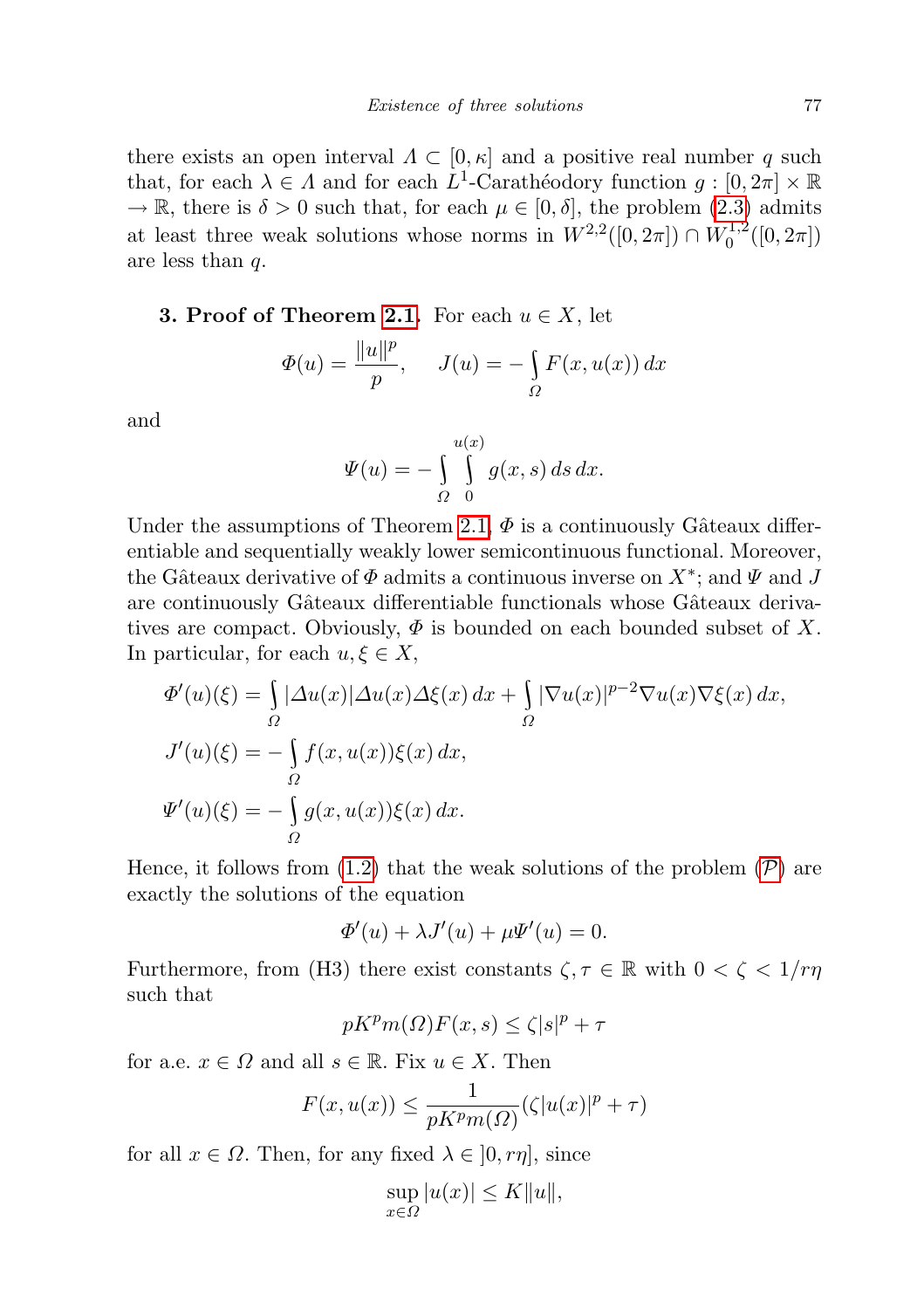we get

$$
\Phi(u) + \lambda J(u) = \frac{\|u\|^p}{p} - \lambda \int_{\Omega} F(x, u(x)) dx
$$
  
\n
$$
\geq \frac{\|u\|^p}{p} - \frac{r\eta}{pK^p m(\Omega)} \left(\zeta \int_{\Omega} |u(x)|^p dx + \tau\right)
$$
  
\n
$$
\geq \frac{1}{p} (1 - \zeta r \eta) \|u\|^p - \frac{r\eta}{pK^p m(\Omega)} \tau,
$$

and so

$$
\lim_{\|u\| \to \infty} (\Phi(u) + \lambda J(u)) = \infty.
$$

We claim that there exist  $r > 0$  and  $w \in X$  such that

$$
\sup_{\Phi(u)< r}(-J(u)) < r\frac{-J(w)}{\Phi(w)}.
$$

Note that  $\sup_{x \in \Omega} |u(x)| \le K ||u||$  for each  $u \in X$ , and so

$$
\{u \in X : \Phi(u) < r\} = \{u \in X : ||u||^p < pr\}
$$
\n
$$
\subseteq \{u \in X : |u(x)| < K \sqrt[p]{pr} \text{ for all } x \in \Omega\}.
$$

It follows that

$$
\sup_{\Phi(u)< r}(-J(u)) < \int_{\Omega} \sup_{t\in[-K] \text{ for } K} \sup_{\mathcal{V} \text{ for } K} F(x,t) \, dx < pr \frac{\int_{\Omega} F(x,w(x)) \, dx}{\|w\|^p},
$$

from  $(H2)$ , and so

$$
\sup_{\Phi(u)< r} (-J(u)) < r \frac{-J(w)}{\Phi(w)}.
$$

Also from (H1) we have  $\Phi(w) > r$ . Next recall from (H3) that

$$
\eta > \frac{1}{r\frac{-J(w)}{\Phi(w)} - \sup_{\Phi(u) < r} (-J(u))},
$$

so

$$
\sup_{\Phi(u)< r}(-J(u)) + \frac{1}{\eta} < r\frac{-J(w)}{\Phi(w)}.
$$

Choose

$$
\nu > \eta \left( r \frac{-J(w)}{\Phi(w)} - \sup_{\Phi(u) < r} (-J(u)) \right)
$$

and note  $\nu>1$  and

$$
\sup_{\varPhi(u)
$$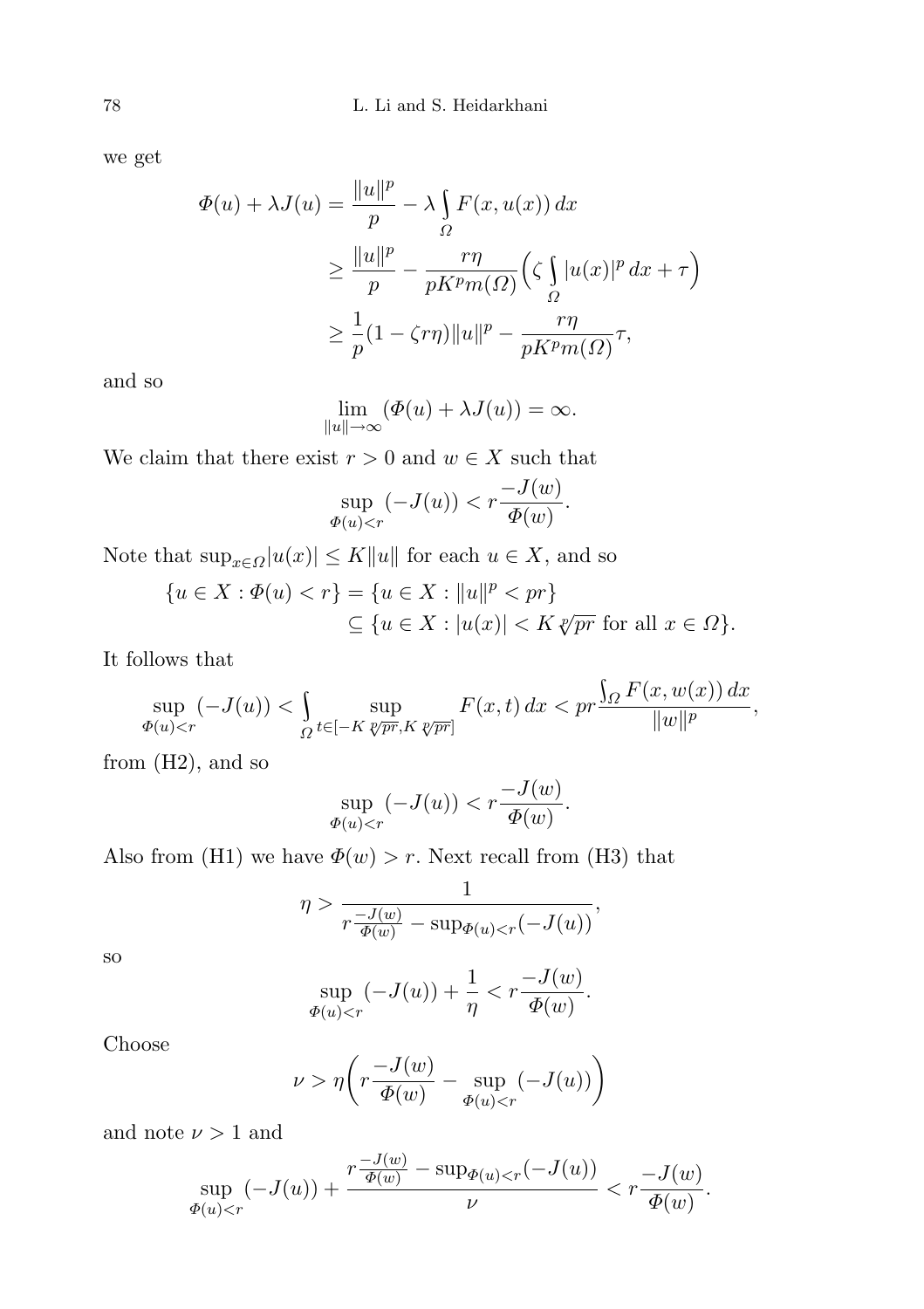Therefore, from Proposition [2.2](#page-3-1) (with  $u_0 = 0$  and  $u_1 = w$ ) for every  $\rho \in \mathbb{R}$ satisfying

$$
\sup_{\varPhi(u)
$$

we have (note  $\sigma = r\eta$ )

sup  $\lambda \in \mathbb{\bar{R}}$  $\inf_{u \in X} (\Phi(u) + \lambda (J(u) + \rho)) < \inf_{u \in X} \sup_{\lambda \in [0, r]}$  $\lambda \in [0,r\eta]$  $(\Phi(u) + \lambda (J(u) + \rho)).$ 

Now, all assumptions of Theorem [1.1](#page-1-0) are satisfied. Hence, the conclusion follows directly from Theorem [1.1.](#page-1-0)  $\blacksquare$ 

Acknowledgements. The author would like to thank the reviewers for valuable comments and suggestions. This work was supported by Scientific Research Fund of SUSE (No. 2011KY03).

## References

- <span id="page-8-4"></span>[\[1\]](http://dx.doi.org/10.1007/s11587-010-0072-y) G. A. Afrouzi and S. Heidarkhani, Multiplicity results for a two-point boundary value double eigenvalue problem, Ric. Mat. 59 (2010), 39–47.
- <span id="page-8-3"></span>[\[2\]](http://dx.doi.org/10.4134/BKMS.2010.47.6.1235) G. A. Afrouzi, S. Heidarkhani, and D. O'Regan, Three solutions to a class of Neumann doubly eigenvalue elliptic systems driven by a  $(p_1, \dots, p_n)$ -Laplacian, Bull. Korean Math. Soc. 47 (2010), 1235–1250.
- <span id="page-8-12"></span>[\[3\]](http://dx.doi.org/10.1016/S0362-546X(03)00092-0) G. Bonanno, Some remarks on a three critical points theorem, Nonlinear Anal. 54 (2003), 651–665.
- <span id="page-8-8"></span>[\[4\]](http://dx.doi.org/10.1016/j.jmaa.2008.01.049) G. Bonanno and B. Di Bella, A boundary value problem for fourth-order elastic beam equations, J. Math. Anal. Appl. 343 (2008), 1166–1176.
- <span id="page-8-2"></span>[\[5\]](http://dx.doi.org/10.1016/j.na.2009.03.009) F. Cammaroto, A. Chinn`ı, and B. Di Bella, Multiple solutions for a Neumann problem involving the  $p(x)$ -Laplacian, Nonlinear Anal. 71 (2009), 4486-4492.
- <span id="page-8-9"></span> $[6]$  J. Chabrowski and J. Marcos do  $\acute{O}$ , On some fourth-order semilinear elliptic problems in  $\mathbb{R}^N$ , ibid. 49 (2002), 861-884.
- <span id="page-8-1"></span>[\[7\]](http://dx.doi.org/10.1016/j.na.2009.01.068) S. El Manouni and M. Kbiri Alaoui, A result on elliptic systems with Neumann conditions via Ricceri's three critical points theorem, ibid. 71 (2009), 2343–2348.
- <span id="page-8-5"></span>[\[8\]](http://dx.doi.org/10.1016/j.na.2010.03.051) S. Heidarkhani and Y. Tian, Multiplicity results for a class of gradient systems depending on two parameters, ibid. 73 (2010), 547–554.
- <span id="page-8-6"></span>[\[9\]](http://dx.doi.org/10.1016/j.na.2009.08.011) C. Li and C.-L. Tang, Three solutions for a Navier boundary value problem involving the p-biharmonic, ibid. 72 (2010), 1339–1347.
- <span id="page-8-7"></span>[\[10\]](http://dx.doi.org/10.1016/j.na.2010.04.018) L. Li and C.-L. Tang, *Existence of three solutions for*  $(p, q)$ -biharmonic systems, ibid. 73 (2010), 796–805.
- <span id="page-8-13"></span>[11] H. Liu and N. Su, Existence of three solutions for a p-biharmonic problem, Dynam. Contin. Discrete Impuls. Systems Ser. A Math. Anal. 15 (2008), 445–452.
- <span id="page-8-0"></span>[\[12\]](http://dx.doi.org/10.1016/j.na.2008.10.094) J. Liu and X. Shi, Existence of three solutions for a class of quasilinear elliptic systems involving the  $(p(x), q(x))$ -Laplacian, Nonlinear Anal. 71 (2009), 550–557.
- <span id="page-8-10"></span>[\[13\]](http://dx.doi.org/10.1016/j.jmaa.2006.04.021) X.-L. Liu and W.-T. Li, Existence and multiplicity of solutions for fourth-order boundary value problems with parameters, J. Math. Anal. Appl. 327 (2007), 362–375.
- <span id="page-8-11"></span>[\[14\]](http://dx.doi.org/10.1016/S0362-546X(97)00446-X) A. M. Micheletti and A. Pistoia, Multiplicity results for a fourth-order semilinear elliptic problem, Nonlinear Anal. 31 (1998), 895–908.